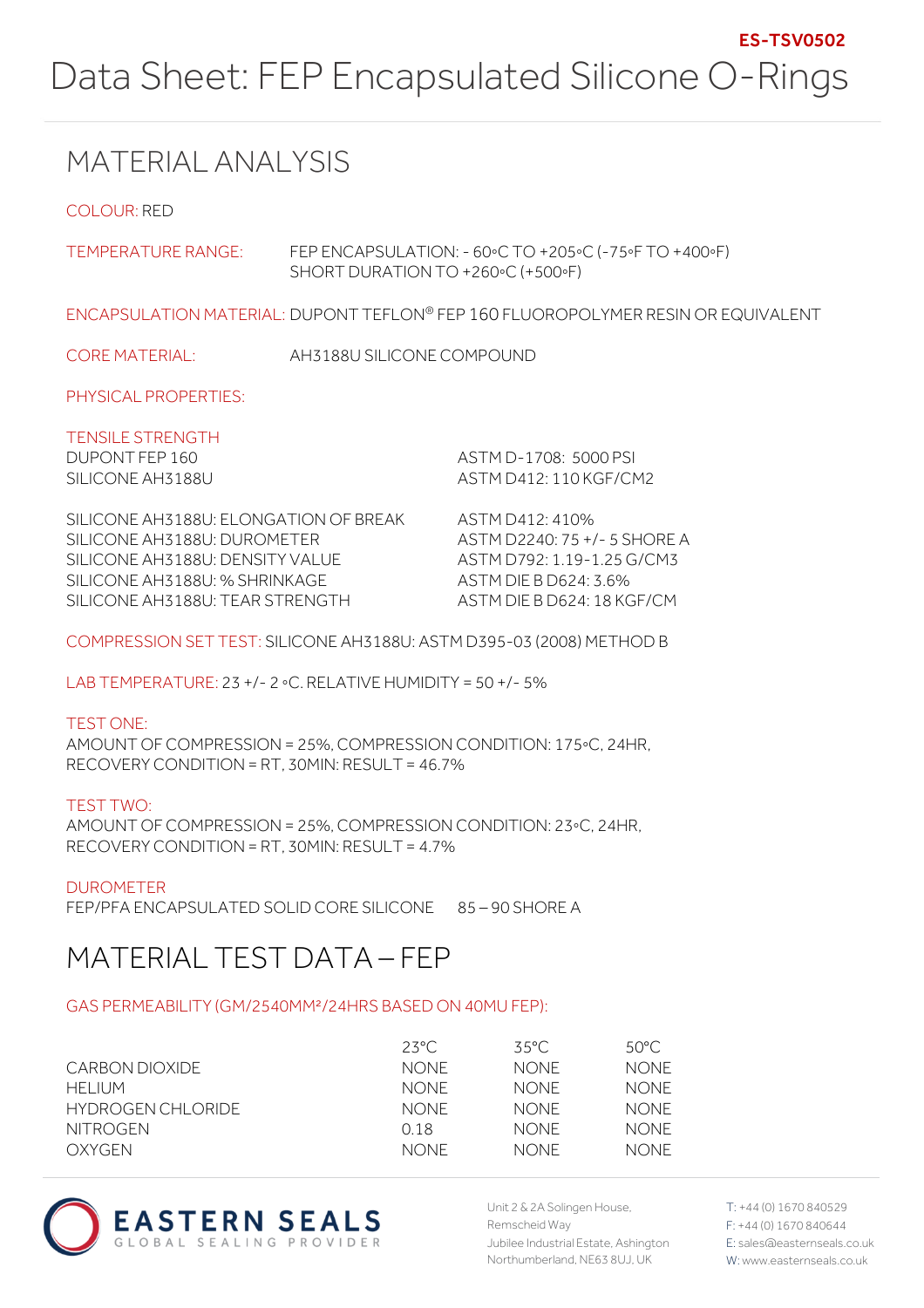#### VAPOUR PERMEABILITY (GM/2540MM²/24HRS BASED ON 40MU FEP):

|                                  | $23^{\circ}$ C | $35^{\circ}$ C | $50^{\circ}$ C |
|----------------------------------|----------------|----------------|----------------|
| ACETIC ACID (ETHANOIC ACID)      | <b>NONE</b>    | 0.42           | <b>NONE</b>    |
| ACETONE (ETHANONE)               | <b>NONE</b>    | 0.42           | <b>NONE</b>    |
| <b>BENZENE</b>                   | 0.15           | 0.64           | <b>NONE</b>    |
| N-BUTYL ETHER                    | 0.08           | <b>NONE</b>    | 0.65           |
| <b>DECANE</b>                    | 0.72           | <b>NONE</b>    | 1.03           |
| <b>ETHANOL</b>                   | 0.11           | 0.69           | <b>NONE</b>    |
| ETHYL ACETATE (ETHYL ETHANOATE   | 0.06           | 0.77           | 2.90           |
| <b>HEXANE</b>                    | <b>NONE</b>    | 0.57           | <b>NONE</b>    |
| HYDROCHLORIC ACID 20%            | <b>NONE</b>    | <b>NONE</b>    | <b>NONE</b>    |
| <b>METHANOL</b>                  | <b>NONE</b>    | <b>NONE</b>    | 5.61           |
| PIPERIDINE (PENTAMETHYLENEAMINE) | 0.04           | <b>NONE</b>    | <b>NONE</b>    |
| SODIUM HYDROXIDE 50%             | <b>NONE</b>    | <b>NONE</b>    | <b>NONE</b>    |
| <b>SULPHURIC ACID</b>            | <b>NONE</b>    | <b>NONE</b>    | <b>NONE</b>    |
| TETRACHLOROMETHANE               | 0.11           | 0.31           | <b>NONE</b>    |
| <b>TOLUENE</b>                   | 0.37           | <b>NONE</b>    | 2.93           |
| <b>WATER</b>                     | 0.09           | 0.45           | 0.89           |

### ABSORPTION (168HRS AT TEMPERATURE STATED, PFA & FEP):

|                              | TEST TEMP °C | RANGE OF WEIGHT GAIN |
|------------------------------|--------------|----------------------|
| <b>ANILINE</b>               | 185          | $0.3$ TO 0.4%        |
| <b>ACETOPHENONE</b>          | 201          | 0.6 TO 0.8%          |
| <b>BENZALDEHYDE</b>          | 179          | 0.4 TO 0.5%          |
| <b>BROMINE</b>               | 22           | $0.5\%$ (PFA ONLY)   |
| <b>CHLORINE</b>              | 120          | $0.5$ TO 0.6%        |
| CHLOROSULPHONIC ACID         | 150          | 0.7 TO 0.8%          |
| CHROMIC ACID 50%             | 120          | 0.01% BOTH           |
| DIMTHYL SULPHOXIDE           | 190          | 0.1 TO 0.2%          |
| <b>FERRIC CHLORIDE 25%</b>   | 100          | 0.01% BOTH           |
| FREON 113                    | 47           | 1.2% (PFA ONLY)      |
| <b>HYDROCHLORIC ACID 37%</b> | 120          | 0.01 TO 0.03%        |
| <b>ISO-OCTANE</b>            | 99           | 0.7 TO 0.8%          |
| <b>NITROBENZENE</b>          | 210          | 0.7 TO 0.9%          |
| PERCHLOROETHYLENE            | 121          | 2.0 TO 2.3%          |
| PHOSPHORIC ACID              | 100          | 0.01% BOTH           |
| SULPHURYL CHLORIDE           | 68           | 1.7 TO 2.7%          |
| <b>TETRACHLOROMETHANE</b>    | 78           | 2.3 TO 2.4%          |
| <b>TOLUENE</b>               | 110          | 0.7 TO 0.8%          |
| TRIBUTYL PHOSPHATE           | 200          | 1.8 TO 2.0%          |
| ZINC CHLORIDE                | 100          | 0.01% TO 0.03%       |



Unit 2 & 2A Solingen House, Remscheid Way Jubilee Industrial Estate, Ashington Northumberland, NE63 8UJ, UK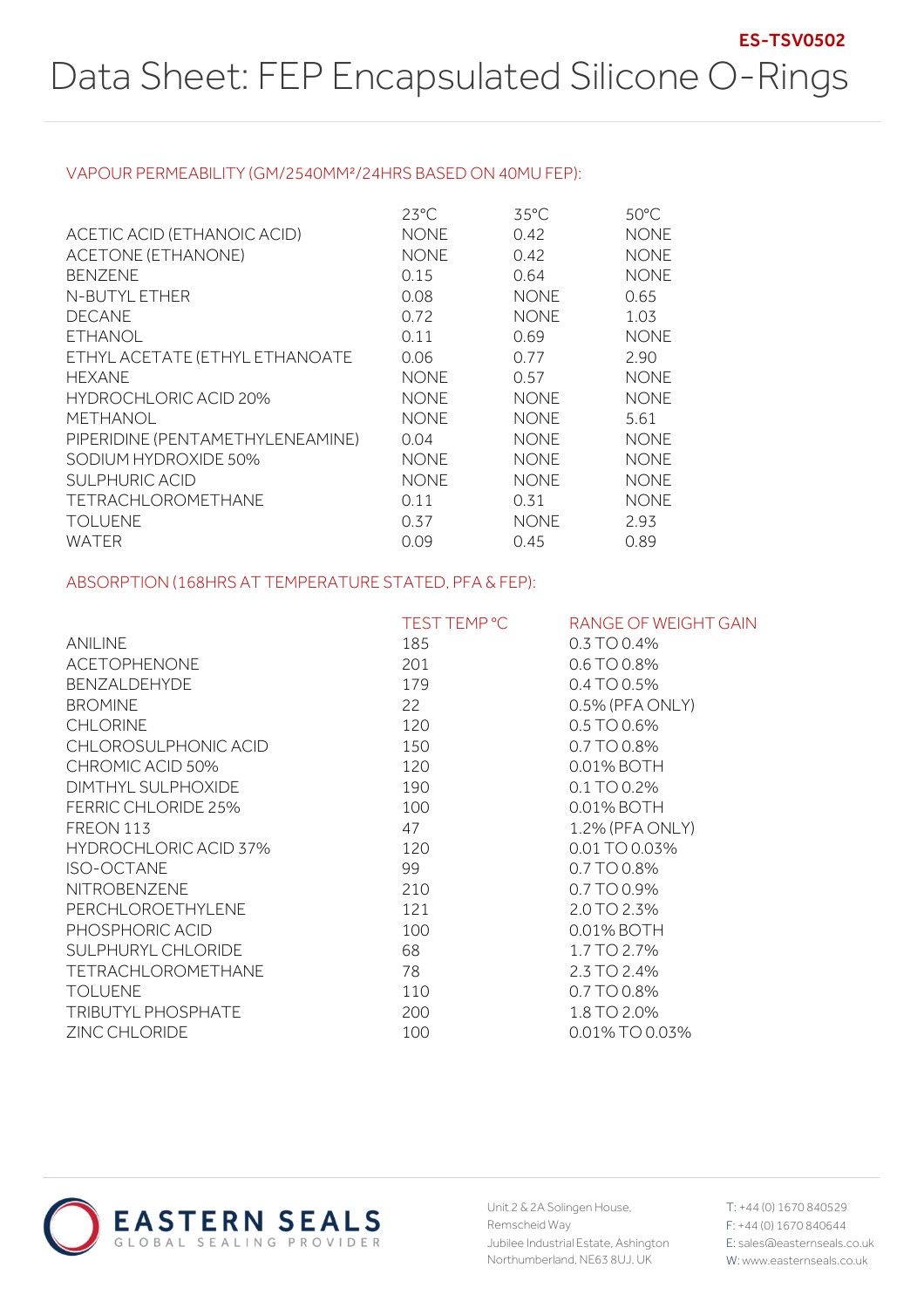### ABSORPTION (LONG TERM AT TEMPERATURE STATED, PFA & FEP):

|                                 | TEST TEMP °C | RANGE OF WEIGHT GAIN |
|---------------------------------|--------------|----------------------|
| ACETONE (ETHANONE)              | 50           | 0.4% ON 12 MONTHS    |
| AMMONIUM HYDROXIDE              | 70           | 0.1% ON 12 MONTHS    |
| ETHANOL 95%                     | 50           | 0.01% ON 12 MONTHS   |
| ETHANOL 95%                     | 70           | 0.01% ON 2 WEEKS     |
| ETHYL ACETATE (ETHYL ETHANOATE) | 50           | 0.7% ON 12 MONTHS    |
| <b>HYDROCHLORIC ACID 10%</b>    | 70           | 0.01% ON 12 MONTHS   |
| NITRIC ACID 10%                 | 70           | 0.1% ON 12 MONTHS    |
| SODIUM HYDROXIDE 10%            | 70           | 0.1% ON 12 MONTHS    |
| SULPHURIC ACID 30%              | 70           | 0.01% ON 12 MONTHS   |
| <b>TETRACHLOROMETHANE</b>       | 50           | 1.6% ON 12 MONTHS    |
| <b>TETRACHLOROMETHANE</b>       | 70           | 1.9% ON 2 WEEKS      |
| <b>TOLUENE</b>                  | 50           | 0.6% ON 12 MONTHS    |
| TOI UFNE                        | 70           | 0.6% ON 2 WEEKS      |

### SPECIFICATIONS

Manufactured to meet the requirements of; AS568/BS1806 tolerance specifications.

#### RESTRICTION OF HAZARDOUS SUBSTANCES (ROHS)

The restrictions of the use of certain Hazardous Substances (ROHS) Directives 2002/95/EC and 2002/96/EG came into force on 1st July 2006.

We recognise these requirements and declare that all products sold by us do comply with the European Directives.

### REGISTRATION, EVALUATION, AUTHORISATION AND RESTRICTION OF CHEMICALS (REACH)

The EU Regulations (EC 1907/2006) came into force on 1st June 2007. We are familiar with the European Regulation on chemicals being the producer of products from raw materials. The elements of our product that could be considered chemical based are in actual fact rubber, being Silicone and is classified in the Regulations as polymers and is therefore exempt.

# COMPLIANCES - FEP/PFA ENCAPSULATION

#### FDA

The clear TEFLON FEP/PFA Encapsulation of our Encapsulated 'O' Ring complies with Part 177 of Title 21 of the Food and Drug Administration regulations for safe use as articles or components of articles for producing, manufacturing, processing, preparing, treating, packing, transporting or holding food in accordance with FDA regulation 21.CFR.177.1550.

We confirm that we do not use any part of the *Jatropha* plant in the manufacture of our FEP/PFA Encapsulated 'O'-Rings.

#### 3A® SANITARY STANDARD

Further, we can advise that Table One (attached) of number 20-22 3A® Sanitary Standard documents that FEP and PFA materials, to the previously mentioned FDA 21.CFR.177.1550 Compliance standard, is also compliant to this 3A® Sanitary Standard Number 20-22.



Unit 2 & 2A Solingen House, Remscheid Way Jubilee Industrial Estate, Ashington Northumberland, NE63 8UJ, UK